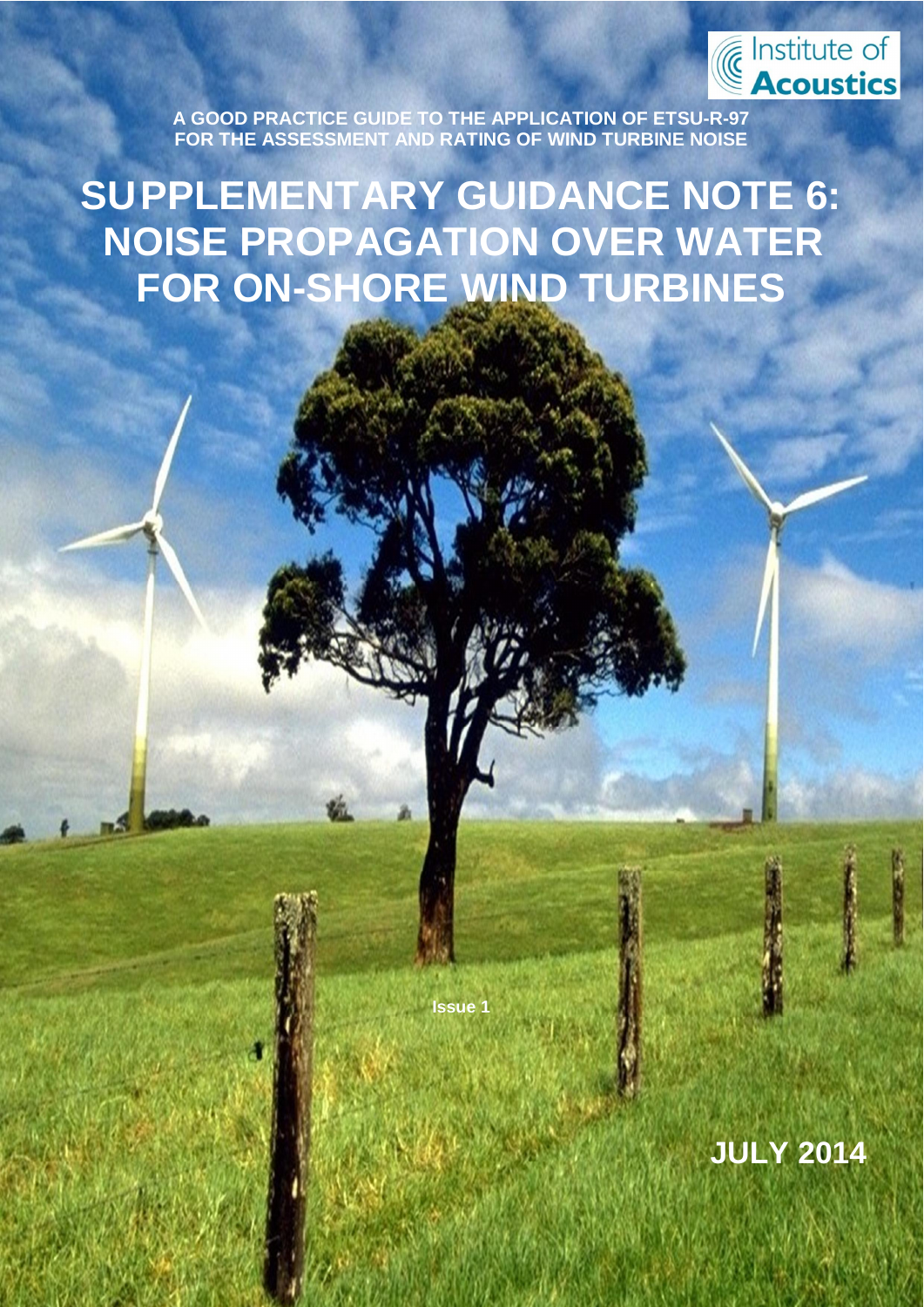

### **PREFACE**

This document has been produced by a working group on behalf of the Institute of Acoustics consisting of the following members:

| Matthew Cand           | Hoare Lea Acoustics                           |
|------------------------|-----------------------------------------------|
| <b>Robert Davis</b>    | RD Associates                                 |
| Chris Jordan           | Northern Group Systems (Environmental Health) |
| Malcolm Hayes          | Hayes McKenzie Partnership Ltd.               |
| <b>Richard Perkins</b> | Parsons Brinckerhoff Ltd.                     |

This supplementary guidance note has been produced to supplement the IOA document 'A GOOD PRACTICE GUIDE TO THE APPLICATION OF ETSU-R-97 FOR THE ASSESSMENT AND RATING OF WIND TURBINE NOISE' which is available on the IOA website at the following link: http://www.ioa.org.uk/publications/good-practice-guide (checked 06.04.14).

Prior to publication of this note, a peer review was undertaken by a separate group.

Any comments on this document should be sent to ETSUCONSULT@IOA.ORG.UK. The IOA will keep the document under review, and consider updating when significant changes to current good practice have occurred.

Richard Perkins Working Group Chairman & Editor.

#### **Institute of Acoustics**

3rd Floor St Peter's House 45-49 Victoria Street St. Albans **Hertfordshire** AL1 3WZ United Kingdom www.ioa.org.uk

#### **Supplementary Guidance Notes**

| <b>Number</b> | <b>Title</b>                                                      | <b>Information</b>                                                                                              |  |  |  |
|---------------|-------------------------------------------------------------------|-----------------------------------------------------------------------------------------------------------------|--|--|--|
|               | <b>Data Collection</b>                                            | Equipment specifications; measurement surveys:<br>Practical considerations and set-up guidance and<br>examples. |  |  |  |
| $\mathbf{2}$  | Data Processing & Derivation of<br>ETSU-R-97 background curves    | Data filtering, processing and regression analysis<br>for different types of noise environments.                |  |  |  |
| 3             | <b>Sound Power Level Data</b>                                     | Manufacturer's data and warranties analysis.                                                                    |  |  |  |
| 4             | <b>Wind Shear</b>                                                 | Wind speed references and long-term data<br>analysis.                                                           |  |  |  |
| 5             | <b>Post Completion measurements</b>                               | Examples, considerations and strategies.                                                                        |  |  |  |
| 6             | <b>Noise Propagation over water for</b><br>on-shore wind turbines | Noise propagation for on $-$ shore turbines, or<br>those close to the shore over large bodies of<br>water.      |  |  |  |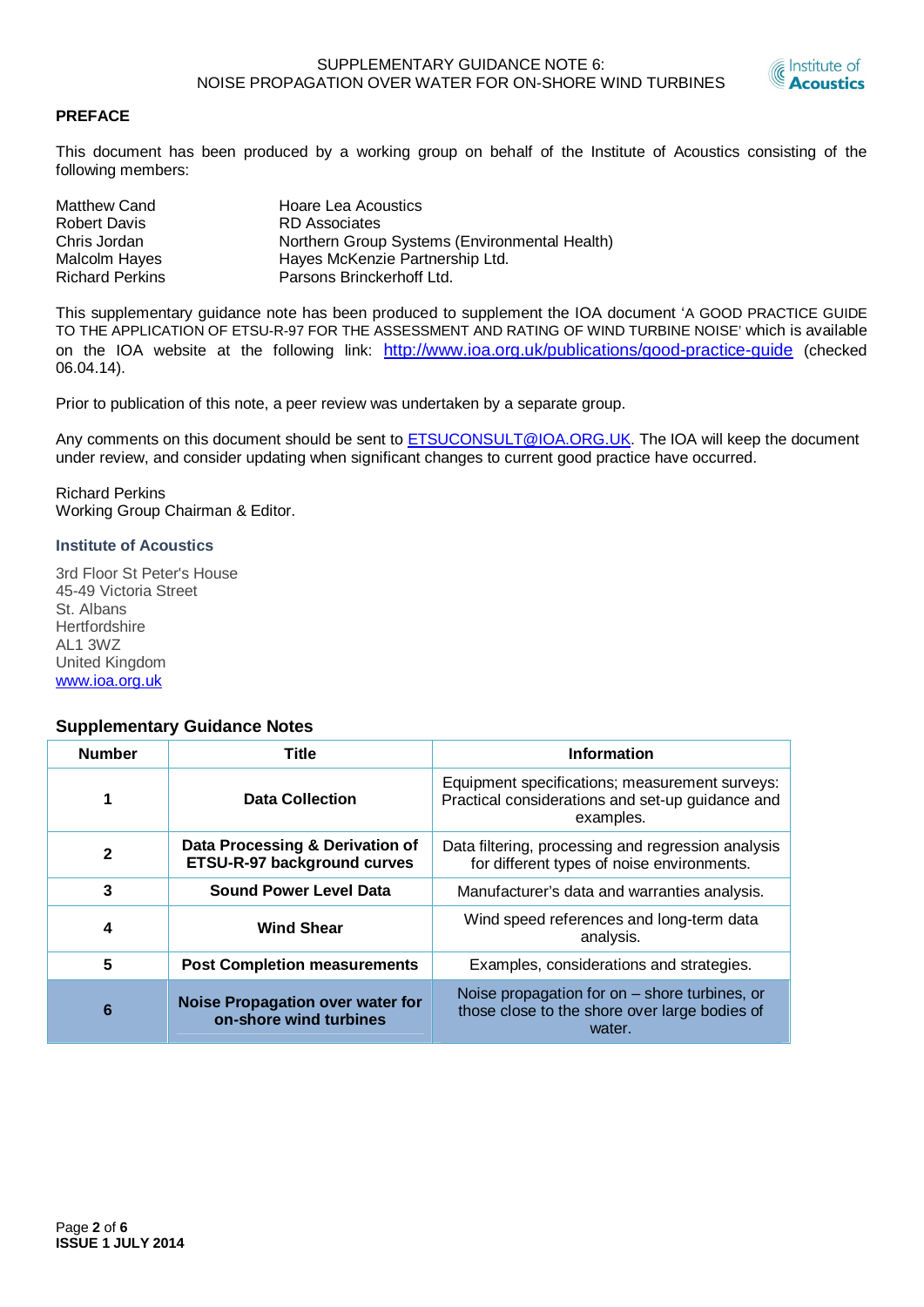#### SUPPLEMENTARY GUIDANCE NOTE 6: NOISE PROPAGATION OVER WATER FOR ON-SHORE WIND TURBINES



# **CONTENTS**

|                |                                                         | Page |
|----------------|---------------------------------------------------------|------|
| $\mathbf 1$    | <b>Context</b>                                          |      |
| 1.1            | Background                                              | 4    |
| 1.2            | Scope of the Document                                   | 4    |
| 1.3            | <b>Statutory Context</b>                                | 4    |
| $\overline{2}$ | Noise Propagation over water for on-shore wind turbines |      |
| 2.1            | <b>Previous Research</b>                                | 4    |
| 2.2            | Working Group Recommendation                            | 5    |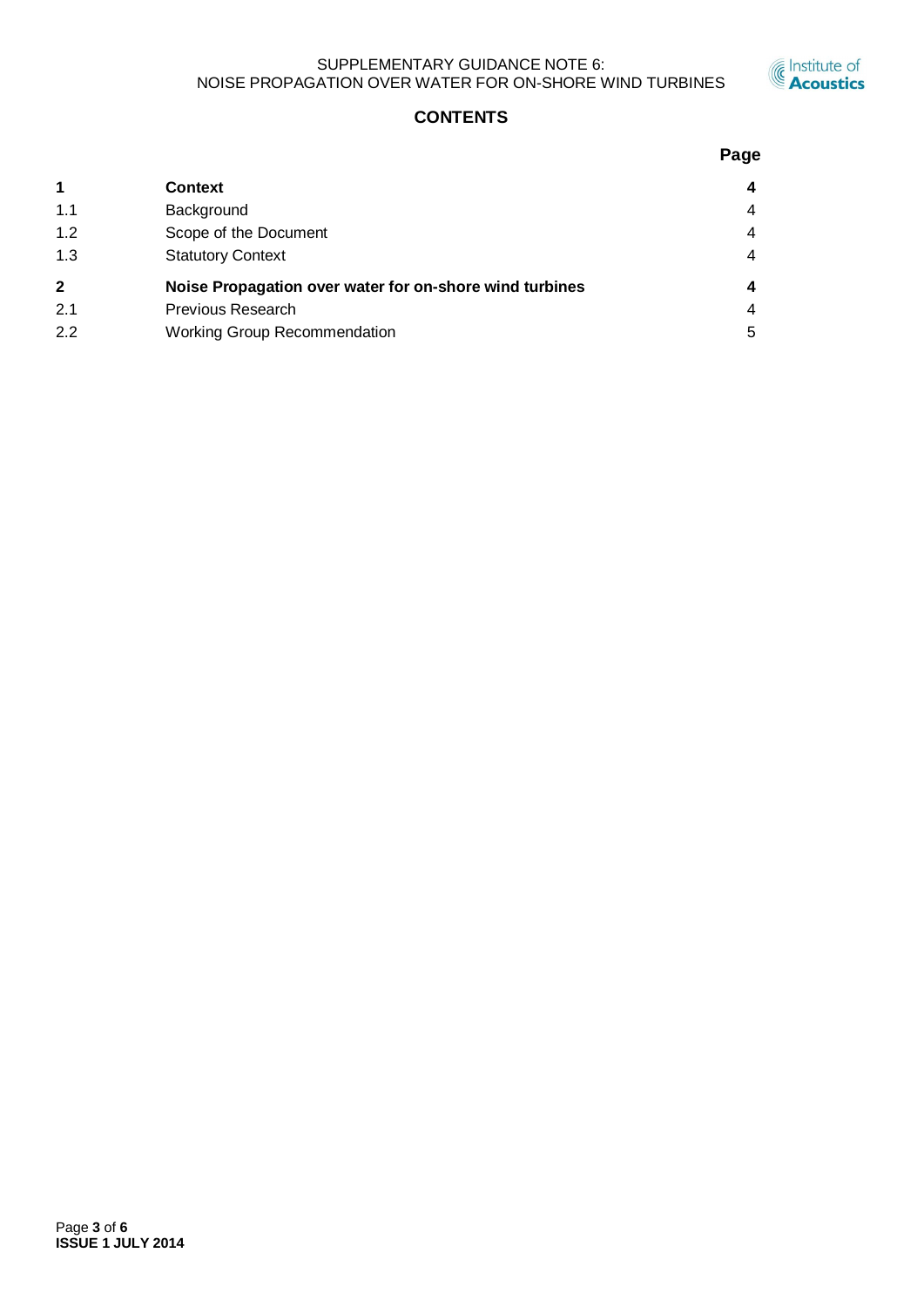

# **1 Context**

# **1.1 Background**

- 1.1.1 The Institute of Acoustics (IOA) published 'A GOOD PRACTICE GUIDE TO THE APPLICATION OF ETSU-R-97 FOR THE ASSESSMENT AND RATING OF WIND TURBINE NOISE' (GPG) in May 2013 to provide technical assistance for the undertaking of wind turbine noise assessments using the ETSU-R-97 document. In order to keep the GPG to a reasonable length, but not to lose clarifications and case studies, it was decided to produce a number of supplementary guidance notes which would support the GPG.
- 1.1.2 This guidance note will be of relevance to:
	- i. Acoustics consultants;
	- ii. Local Planning Authority (LPA) Environmental Health and Planning departments;
	- iii. Developers;
	- iv. The Planning Inspectorate or equivalent regulating authority;
	- v. The general public.

# **1.2 Scope of the Document**

- 1.2.1 A series of six Supplementary Guidance Notes have been produced. This Supplementary Guidance Note 6 supports Section 4 of the GPG. It provides additional information on the calculation of noise propagation over bodies of water such as for a turbine close to the shore, or over large areas of onshore water such as lakes and reservoirs.
- 1.2.2 This SGN does not cover noise propagation for offshore wind farms.

# **1.3 Statutory Context**

1.3.1 This Supplementary Guidance Note has been approved by the IOA Council for use by IOA Members and others involved in the assessment and rating of wind turbine noise using ETSU-R-97. It covers technical matters of an acoustic nature which the IOA-NWG believes represent current good practice.

## **2 Noise Propagation over water for on-shore wind turbines**

## **2.1 Previous Research**

- 2.1.1 There is little published research or guidance in the UK on the propagation of noise over water. ISO 9613 considers the water surface as being acoustically hard, but this does not explain the under-predictions found on some sites where large bodies of water are found between source and receiver.
- 2.1.2 Hubbard and Shepherd<sup>1</sup> in 1991 measured turbine noise propagation over desert sand, and like water, found it to be an acoustically hard surface. Their research showed good correlation with spherical spreading and air absorption of sound for "high" frequency sound (630 Hz). However, in the infrasound region the results were better described by cylindrical spreading. They did not discover where the crossover to cylindrical spreading occurred.
- 2.1.3 In 2001, a Swedish report specifically addressed large propagation distances over ground and over water. The model assumed a transition from spherical spreading to cylindrical spreading at a distance of 200 metres. This 200 metre break point was a function of the sound speed gradient in the atmosphere. In turn, the sound speed gradient depends upon the wind speed gradient and the temperature gradient. Both of these gradients, and therefore the sound speed gradient, vary with time. This Swedish propagation model, for distances larger than 200 metres, is written as:

$$
L = L_s - 20 Log(r) - 11 + 3 - \Delta L_a + 10 log(\frac{r}{200})
$$

2.1.4 *L* is the sound pressure level at the observer,  $L_s$  is the turbine sound power (e.g. 105 dBA), 11 is 10 log (4 $\pi$ ), 3 is 3 dBA of ground reflection, *ǻLa* is the integrated frequency dependent absorption coefficient, a function of r, and *r* is the distance from turbine hub to the observer. The second term on the right gives the spherical spreading and the final term corrects for cylindrical spreading beyond 200 metres.

<sup>&</sup>lt;sup>1</sup> H.H. Hubbard, K.P. Shepherd: Aeroacoustics of large wind turbines, J. Acoust. Soc. Am 89(6), pp 2495-2508, 1991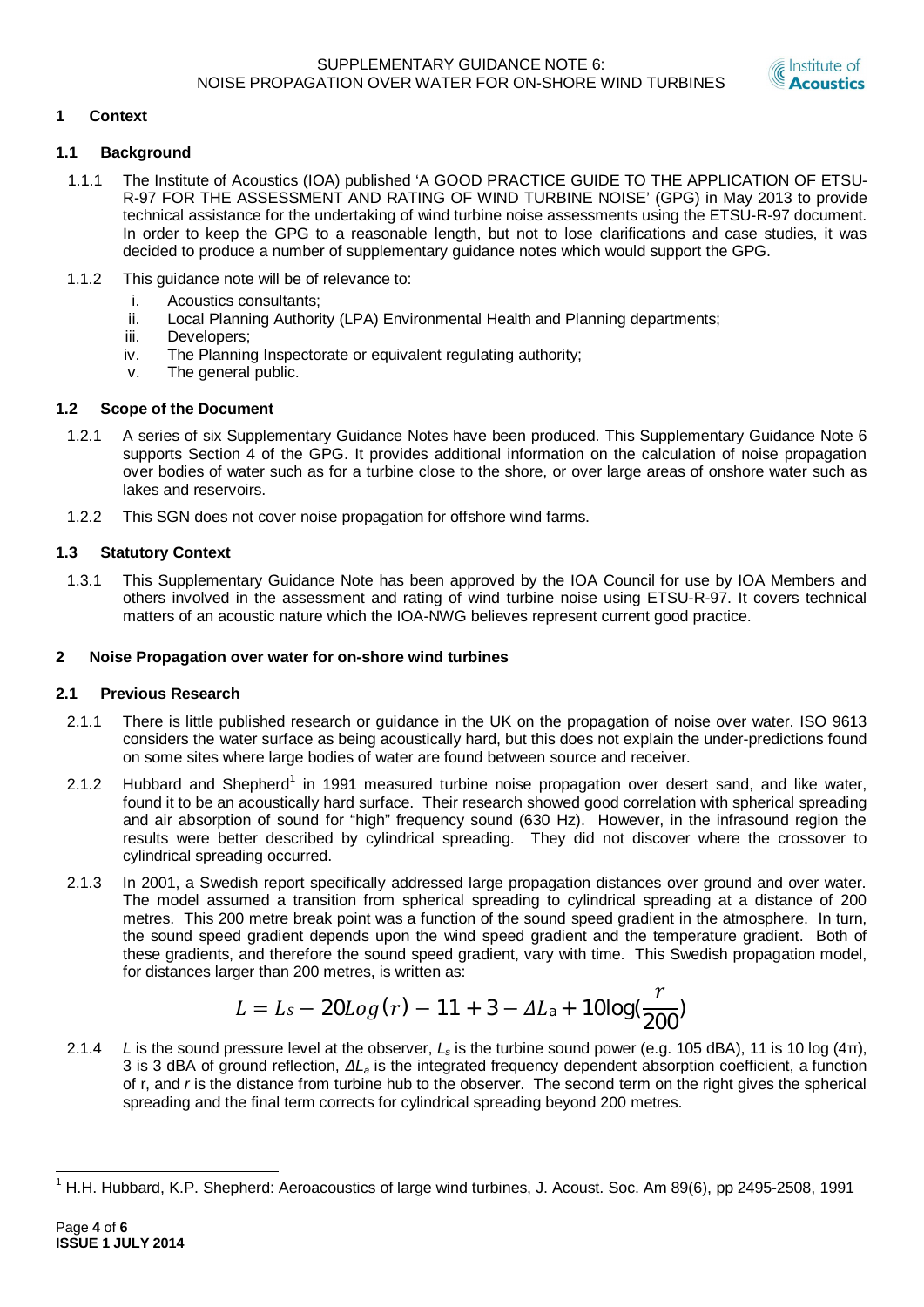#### SUPPLEMENTARY GUIDANCE NOTE 6: NOISE PROPAGATION OVER WATER FOR ON-SHORE WIND TURBINES



2.1.5 In a report for the Swedish Energy Agency<sup>2</sup> - "Long-Range Sound Propagation over the Sea with Application to Wind Turbine Noise", Boué investigated the Swedish propagation model by making sound propagation measurements over sea in the Kalmar Strait between Sweden and the island Öland in the Baltic Sea. The separation between source and receiver was 9.7 km. Measurements of average sound transmission loss showed agreement with the Swedish propagation model with a break between spherical and cylindrical spreading at 700 metres rather than the 200 metres in the Swedish model.

## **2.2 Working Group Recommendation**

- 2.2.1 In summary, an under prediction of the propagation effects can occur over water due to a combination of refraction and reflection effects which results in cylindrical rather than spherical geometric divergence. Also, the attenuation due to atmospheric absorption is increased at higher frequencies.
- 2.2.2 The point at which the effect is observed varies in the literature; 700m is recommended. It should be noted that this distance is, like other numbers quoted for propagation effects, just a modeling parameter. In reality there is of course no sudden change in the attenuation law at some well defined distance. The effective changeover distance will vary, at least as a function of wind shear and sea state. The effect will be less for onshore propagation over water bodies, as ground reflection coefficients are generally much lower and, more importantly, setback distances are much shorter.
- 2.2.3 GPG Para 4.3.5 requires a G=0 Hard Ground Correction to be used for the calculation of noise propagation over large bodies of water which cover at least 50% of the distance.

Where the body of water is at least 700m in extent (or the turbine is offshore), the following formula should be used:

$$
L = L_s - 20 Log(r) - 11 + 3 - \Delta L_a + 10 log(\frac{r}{700})
$$

Atmospheric effects ( $\varDelta L_{\rm a}$ ) are frequency dependent as per ISO9613-1. Refer to the report $^2$  for more detail.

<sup>&</sup>lt;sup>2</sup> http://www.elforsk.se/Global/Vindforsk/Rapporter%20fran%20Vindforsk%20II/V-201\_TRANS\_webb.pdf